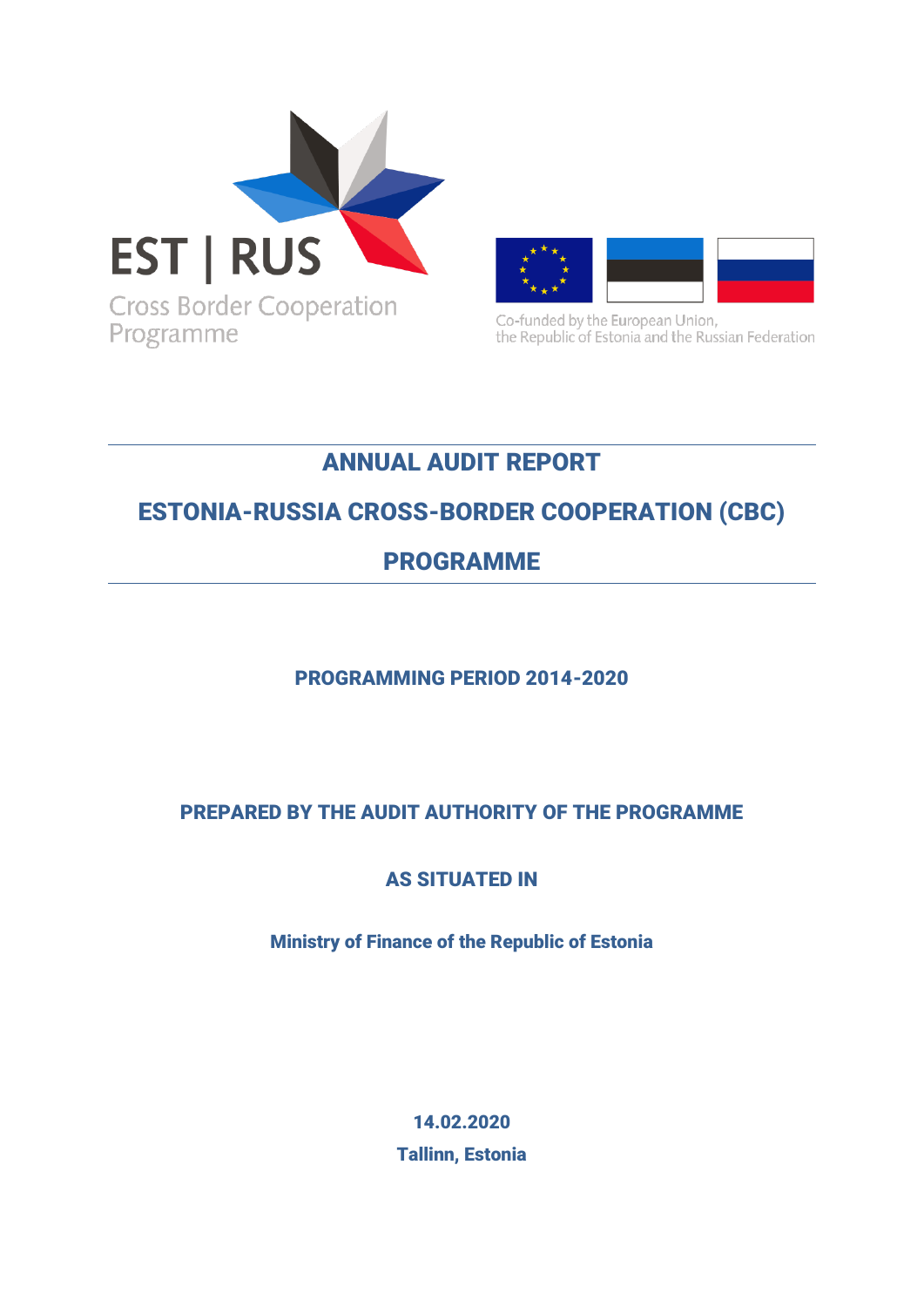### 1. Introduction

#### 1.1 Identification of the responsible Audit Authority and other bodies that have been involved in preparing the report.

The Agreement on financing and implementation of Cross-Border Cooperation Programme "Estonia-Russia $n_1$ <sup>1</sup> 2014-2020 was signed on the  $26<sup>th</sup>$  of December 2016 between the European Commission, Government of the Russian Federation and the Republic of Estonia. This agreement states that Audit Authority will be appointed by the Participating Countries. <sup>2</sup> The Participating Countries have decided to appoint the Financial Control Department of the Ministry of Finance of the Republic of Estonia to act as the programme's Audit Authority. The Agreement was ratified by all parties and entered into force on the 1<sup>st</sup> of January 2019. In the legislation of the Republic of Estonia, this decision was also included in the 2014-2020 Structural Assistance Act, reference No RT I, 25.11.2015, 2.

The Audit Authority is completely independent of Cross-Border Co-Operation Programmes Management Unit of the Grants Development Department of the State Shared Service Centre of Estonia fulfilling the functions of the Managing Authority and Regional Development Department of the European Territorial Cooperation Unit of the Ministry of Finance of Estonia fulfilling the functions of the National Authority of Estonia.

The Audit Authority shall perform its functions assisted by the Group of Auditors as agreed in the Point 3.1, (h) of the General conditions of the Agreement on financing and implementation of Cross-Border Cooperation Programme, the Point 3.6 of the Programme Document of the Cross-Border Cooperation Programme and the Point 2 of the Rules of Procedures of the Group of Auditors.

However, the Audit Authority bears the ultimate responsibility for drawing up, monitoring and updating the Annual Audit Report.

#### 1.2 Reference period (i.e. the accounting year).

The Annual Audit Report is compiled for the reference period from 1st of July 2018 until 30th of June 2019.

#### 1.3 Audit period (during which the audit work took place).

The Annual Audit Report takes into account the audit work carried out during the year 2019.

#### 1.4 Identification of the operational programme covered by the report and of its Managing and Certifying Authorities.

The Annual Audit Report covers the Cross-Border Cooperation Programme "Estonia-Russia" 2014-2020.

The programme will be implemented according to the principles of the Agreement on financing and implementation, for which the Participating Countries have set up a joint implementation structure for the programme in the Republic of Estonia and in the Russian Federation.

As by the agreement of the Participating Countries and since the  $1<sup>st</sup>$  of September 2018, the Cross-Border Co-Operation Programmes Management Unit of the Grants Development Department of the State Shared Service Centre of Estonia is designated as the Managing Authority that also performs the functions of the Certifying Authority.

<u>.</u>

<sup>&</sup>lt;sup>1</sup> Also may be referred to hereinafter equally as "Russia-Estonia"

 $2$  Article  $3$  (g)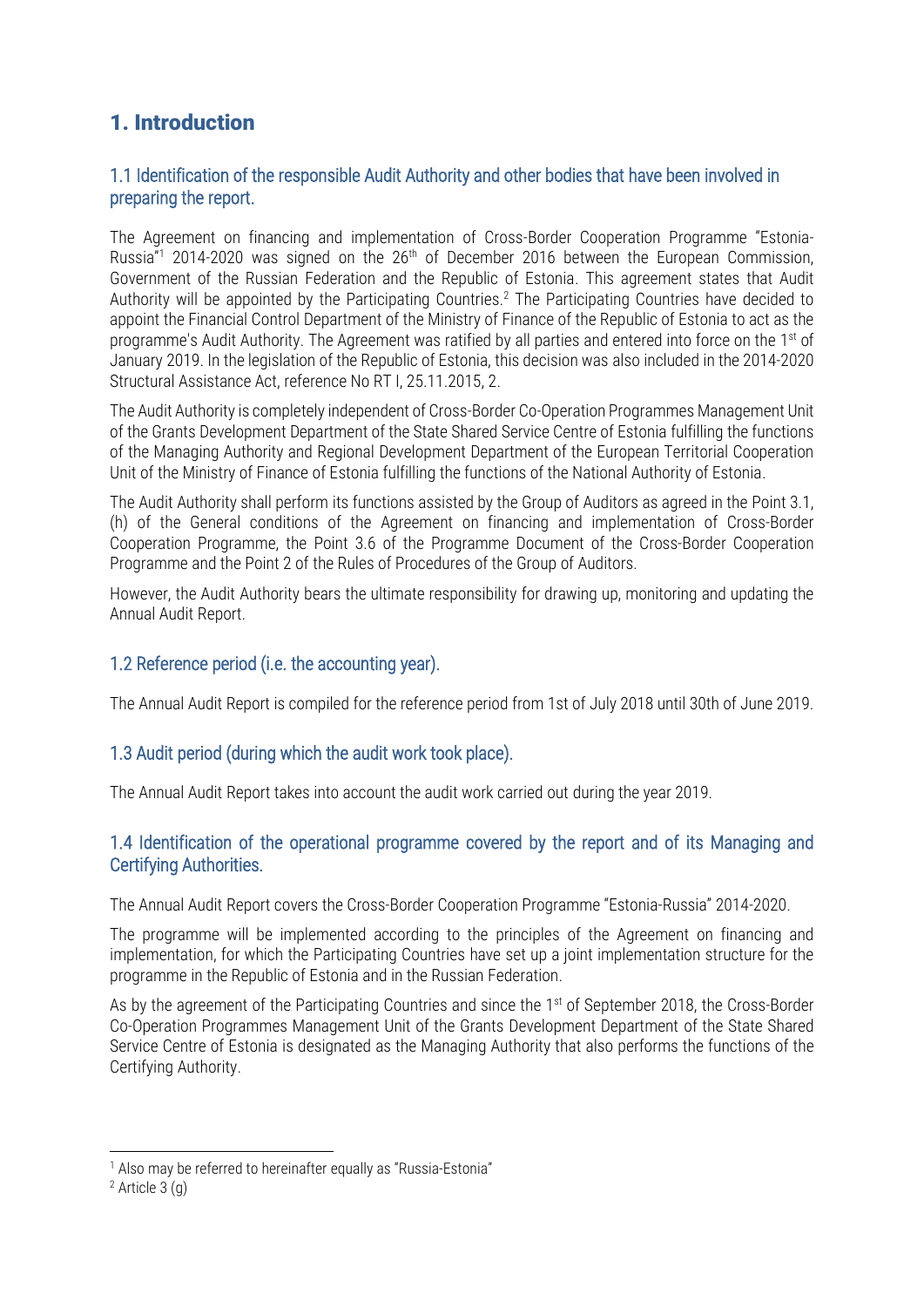#### 1.5 Description of the steps taken to prepare the report and to draw the audit opinion.

The Annual Audit Report has been compiled on the basis of the audit work done by the Audit Authority and other relevant information available to the Audit Authority.

To prepare the Annual Audit Report, the Audit Authority has taken the following steps:

- **-** The Audit Authority has finished its first audit of accounts of the Estonia-Russia CBC programme;
- **-** The Audit Authority has finished its first audit of operations concerning the legality and regularity of the expenditure for which reimbursement has been requested;
- **-** The Audit Authority has finished its first audit on the functioning of the management and control systems of the programme for the appropriate selection of operations;
- **-** The Audit Authority has reviewed the annual summary and management declaration compiled by the Managing Authority and verified the conclusions made by them, taking into account that the opinion of the Managing Authority on the functioning of the system coincides with the opinion of the Audit Authority;
- **-** Additional information was asked from the Managing Authority.

### 2. Significant changes in management and control systems

#### 2.1 Details of any significant changes in the management and control systems related with managing and certifying authorities' responsibilities

In the Audit Authority's opinion, there have been no significant changes to the management and control system since the relocation of the administration of the programme that was evaluated and reported as having no significant impact to the functioning of the management and control system in the last annual control report.

The functions of the Certifying Authority are currently temporarily carried out by the Certifying Authority for the Cohesion Policy Funds. This is a time-limited measure that the Audit Authority sees no issues with and that is scheduled to end during this year.

In addition to that, the Audit Authority has found no issues relating to the Certifying Authority functions when carrying out the audit work in 2019.

#### 2.2 Information relating to the monitoring of the designated bodies

The Audit Authority has monitored the implementation of the programme and the programme's bodies' activities by attending the meetings of the Monitoring Committee, where all changes or planned changes of the management and control systems were discussed, as well as other meetings of the programme's authorities.

The Audit Authority is included in the correspondence of the Monitoring Committee, which allows to monitor potential risks raised by the different parties of the programme. If needed, additional information has been asked from the Managing Authority.

The Audit Authority has not observed any significant deficiencies or risks which could jeopardize the management of the programme.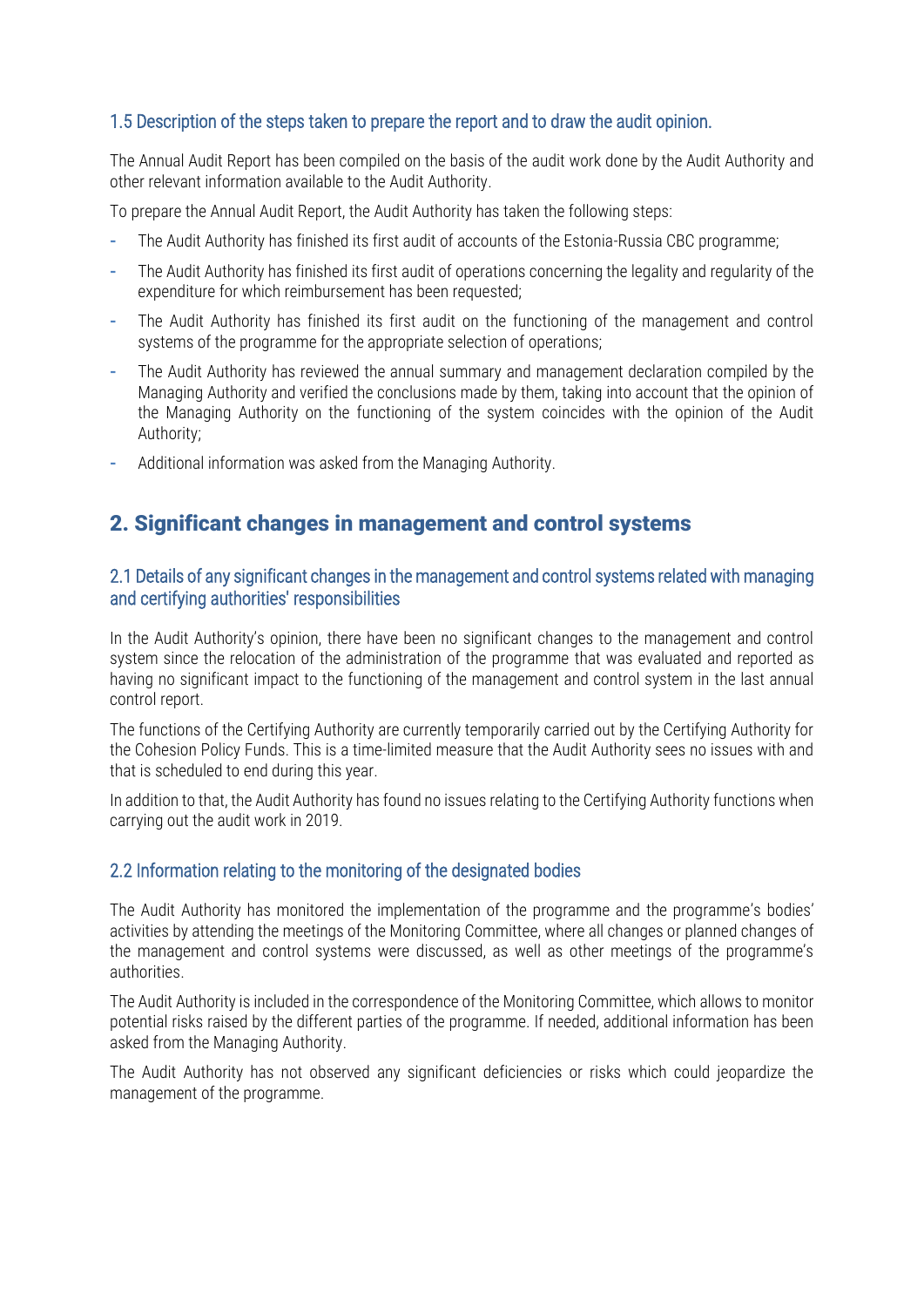#### 2.3 The dates from which these changes apply, the dates of notification of the changes to the audit authority, as well as the impact of these changes to the audit work are to be indicated

There have been no significant changes to the management and control system since the relocation of the administration of the programme. The Audit Authority expects more changes to be applied during the following year when the Programme begins processing first reports of operations.

### 3. Changes to the audit strategy

#### 3.1 Details of any changes to the audit strategy, and explanation of the reasons

The audit strategy has been compiled and the principles of planning, implementing and reporting of the audit activities set.

The latest version of the audit strategy was presented to the Group of Auditors in January 2020, but is not yet approved by them. The latest approved version of the audit strategy was confirmed with comments and proposals in the last Group of Auditors meeting on the  $7<sup>th</sup>$  of February 2019.

As a policy, the changes and additions to the Audit Strategy are made with the meeting of the Group of Auditors and subsequently sent to the same recipients, along with other annual reporting documents.

The audit strategy is coordinated with the Group of Auditors and updated annually or if necessary until 2024.

Any changes made to the audit strategy will be approved on the annual meeting of the Group of Auditors, taking into account the comments and suggestions by the Members of the Group of Auditors.

#### 3.2 Differentiation between the changes made or proposed at a late stage, which do not affect the work done during the reference period and the changes made during the reference period, that affect the audit work and results

The audit strategy has been updated to reflect the comments and suggestions received from the Group of Auditors, although it is not yet approved by them. However, no changes have been made to the audit strategy in the year 2019 that affect the practice of audit work and its results.

### 4. System audits

#### 4.1 Details of the bodies (including the Audit Authority) that have carried out audits on the proper functioning of the management and control system of the programme

The Agreement on financing and implementation of Cross-Border Cooperation Programme "Estonia-Russia" 2014-2020 was ratified on the 12th of November, 2018.

The Audit Authority is situated in the Ministry of Finance of Estonia. The final responsibility for planning and carrying out the management and control system audits on the proper functioning of the programme lies with the Audit Authority.

In the year 2019, one system audit was carried out by the Audit Authority: Audit of management and control systems of appropriate selection of operations.

No bodies other than the Audit Authority have carried out audits on the proper functioning of the management and control system of the programme in the year 2019.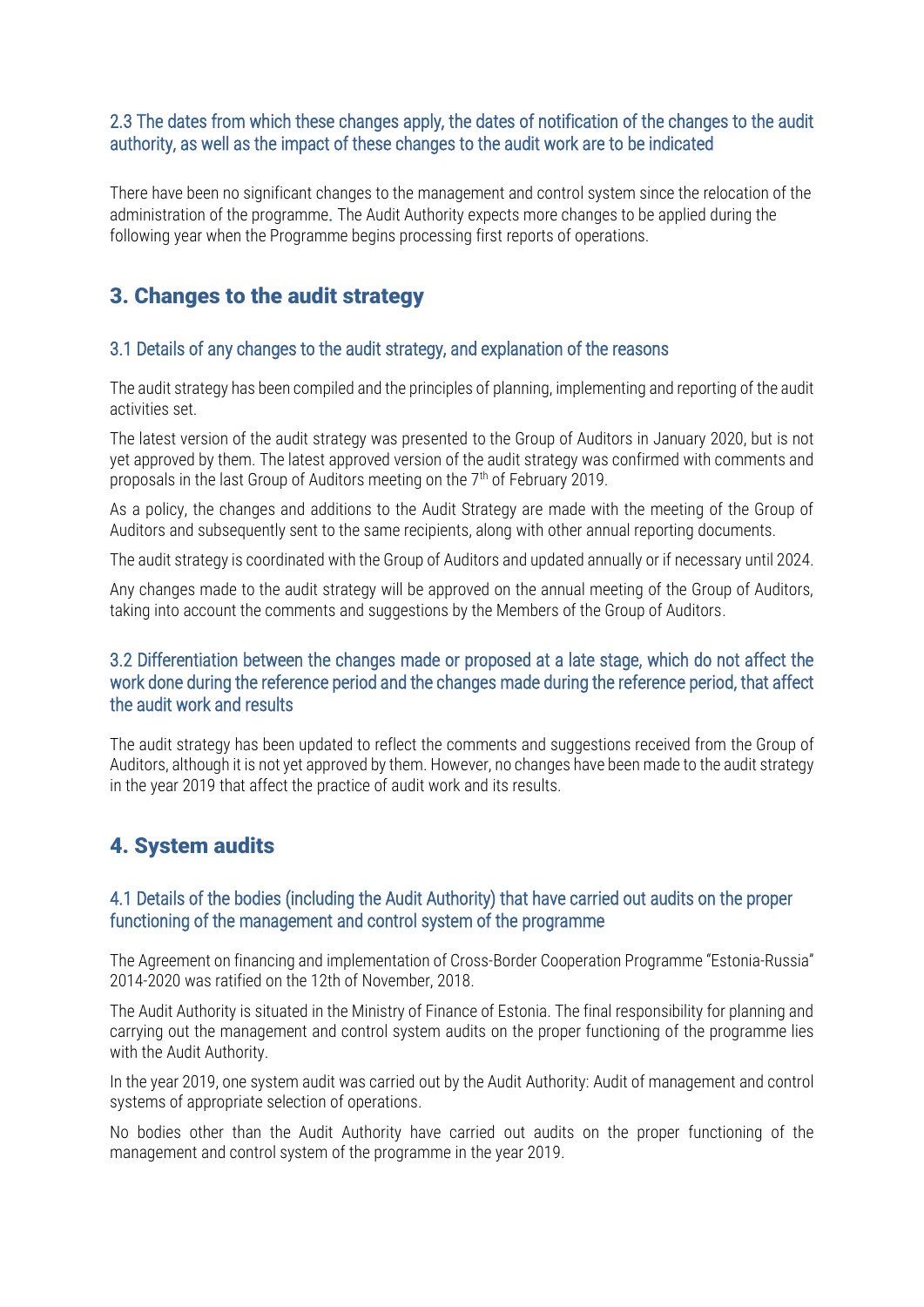#### 4.2 Description of the basis for the audits carried out, including a reference to the audit strategy applicable, more particularly to the risk assessment methodology and the results that led to establishing the audit plan for system audits

The detailed procedure of planning the management and control systems' audits are described in the audit strategy.

The risk assessment of the Audit Authority, updated yearly for the working plan, chooses the functions to be audited. In addition to that, changes to the system are evaluated as they appear and decisions can be made to add something to the working plan, if needed.

There was one system audit carried out during the year 2019:

**-** Audit of management and control systems of appropriate selection of operations.

#### 4.3 Description of the main findings and conclusions drawn from system audits, including the audits targeted to specific thematic areas

There was one system audit carried out during the year 2019.

That audit, Audit of management and control systems of appropriate selection of operations issued four significant findings as follows:

- **-** The assessment of project application summary form does not take into account the cross cutting issues; whether the beneficiary has the administrative, financial and operational capacity to fulfil the conditions regarding the provision of funding; and activity outside the programme area, as clear criteria (Significant);
- **-** The process of providing information in the project application summary form is not significantly different from providing information in the project full application form, which lessens the effectiveness of having a two-part application process (Significant);
- **-** The project full application form does not clearly check whether the beneficiary has the administrative, financial and operational capacity to fulfil the conditions regarding the provision of funding (Significant);
- **-** The project full application form does not clearly check for the activity outside the programme area (Significant).

The Audit Authority would additionally like to point out that those findings do not have a critical effect to the management and system as a whole and the risks are mainly mitigated by good practice within the Joint Technical Secretariat.

No ineligible expenditure was also discovered as a result of those audit procedures and testing of the functioning of the management and control system.

In conclusion, the system audit issued an opinion of Category II (works, but some improvements are needed).

The recommendations of this audit were all followed up during the year 2019. Some of the recommendations have been already put into the practice by the Managing Authority and the Joint Technical Secretariat and for some of them, decisions have been made but putting the decisions into practice is still an ongoing process. The final assessment for those findings will be entered in the next annual control report. For details, please see Annex 1.1.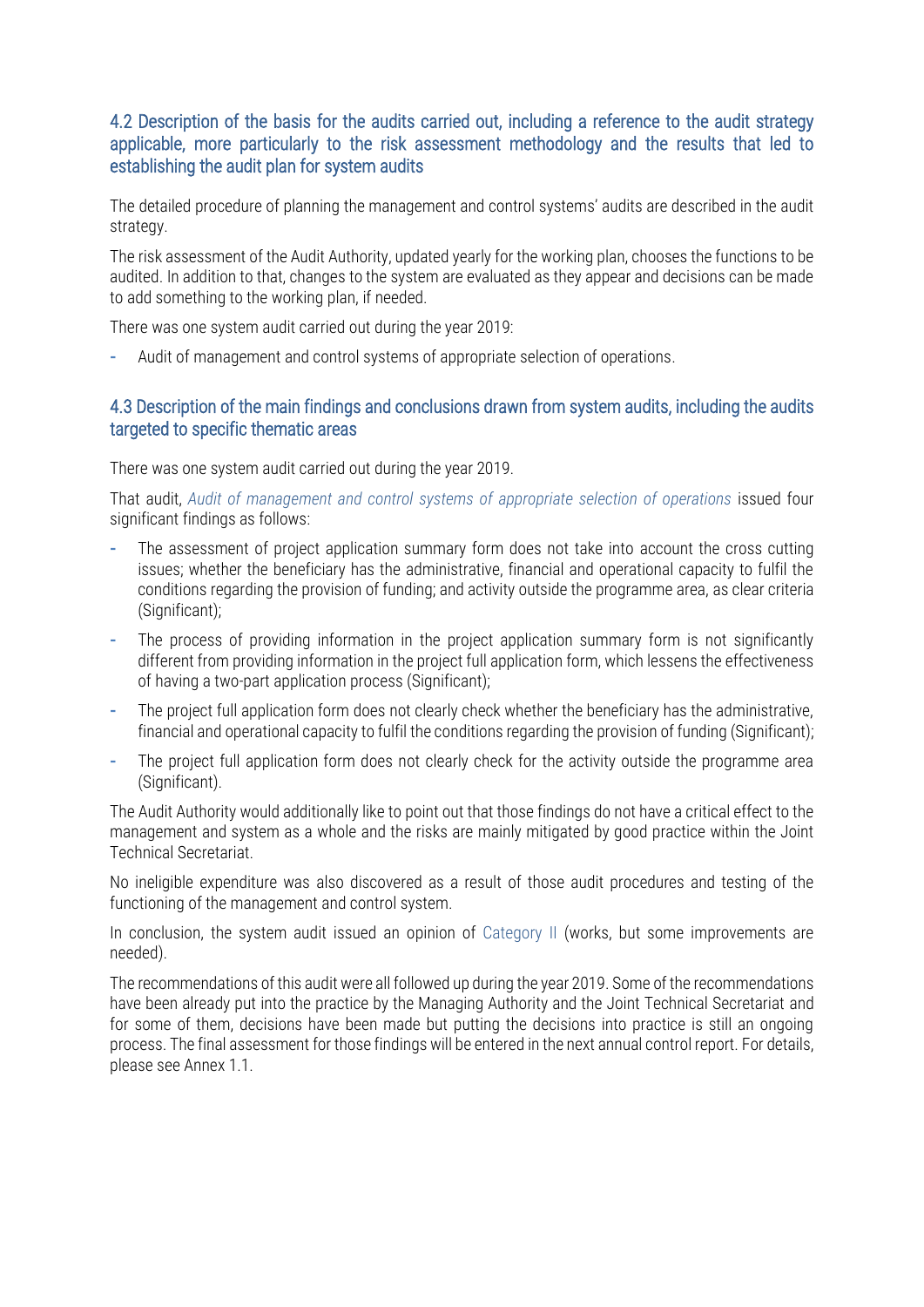#### 4.4 Indication of whether any problems identified were considered to be of a systemic character, and of the measures taken, including a quantification of the irregular expenditure and any related financial corrections

None of the problems identified were considered to be of a systemic character. There were also no financial impacts related to the findings issued under the system audit.

#### 4.5 Information on the follow-up of audit recommendations from system audits from previous accounting years

There were no findings from system audits of previous accounting years to follow up on.

#### 4.6 Description of specific deficiencies related to the management of financial instruments or other type of expenditure covered by particular rules detected during system audits and of the follow-up given by the managing authority to remedy these shortcomings

There are no financial instruments implemented in the programme.

In regard to other particular rules, there are no specific deficiencies detected by the Audit Authority.

#### 4.7 Level of assurance obtained following the system audits (low/average/high) and justification

In general, the management and control systems of the Estonia-Russia programme can be characterized as *Category II* (works well, but some improvements are needed). The Programme bodies have responded to the recommendations of audit findings in a prompt manner and the changes made to the systems are quickly taken into practice.

For more detailed information, please see the Annex 1.

### 5. Audits of operations

#### 5.1 Indication of the bodies (including the audit authority) that carried out the audits of operations

The Agreement on financing and implementation of Cross-Border Cooperation Programme "Estonia-Russia" 2014-2020 was ratified on the 12th of November, 2018. The Audit Authority is situated in the Ministry of Finance of Estonia.

Only the Audit Authority has carried out one audit of operations in the programme for the year 2019 for technical assistance costs.

#### 5.2 Description of the sampling methodology applied and information whether the methodology is in accordance with the audit strategy

For the Estonia-Russia programme, the Audit Authority has foreseen in the audit strategy to use a nonstatistical sampling, due to the small size of the programme.

For the year 2019, only costs in the Programme were the technical assistance costs. The Audit Authority decided to treat the entirety of those costs as one operation, which is also in accordance with the audit strategy. Therefore, no sampling for operations was necessary, as all of the technical assistance costs were included.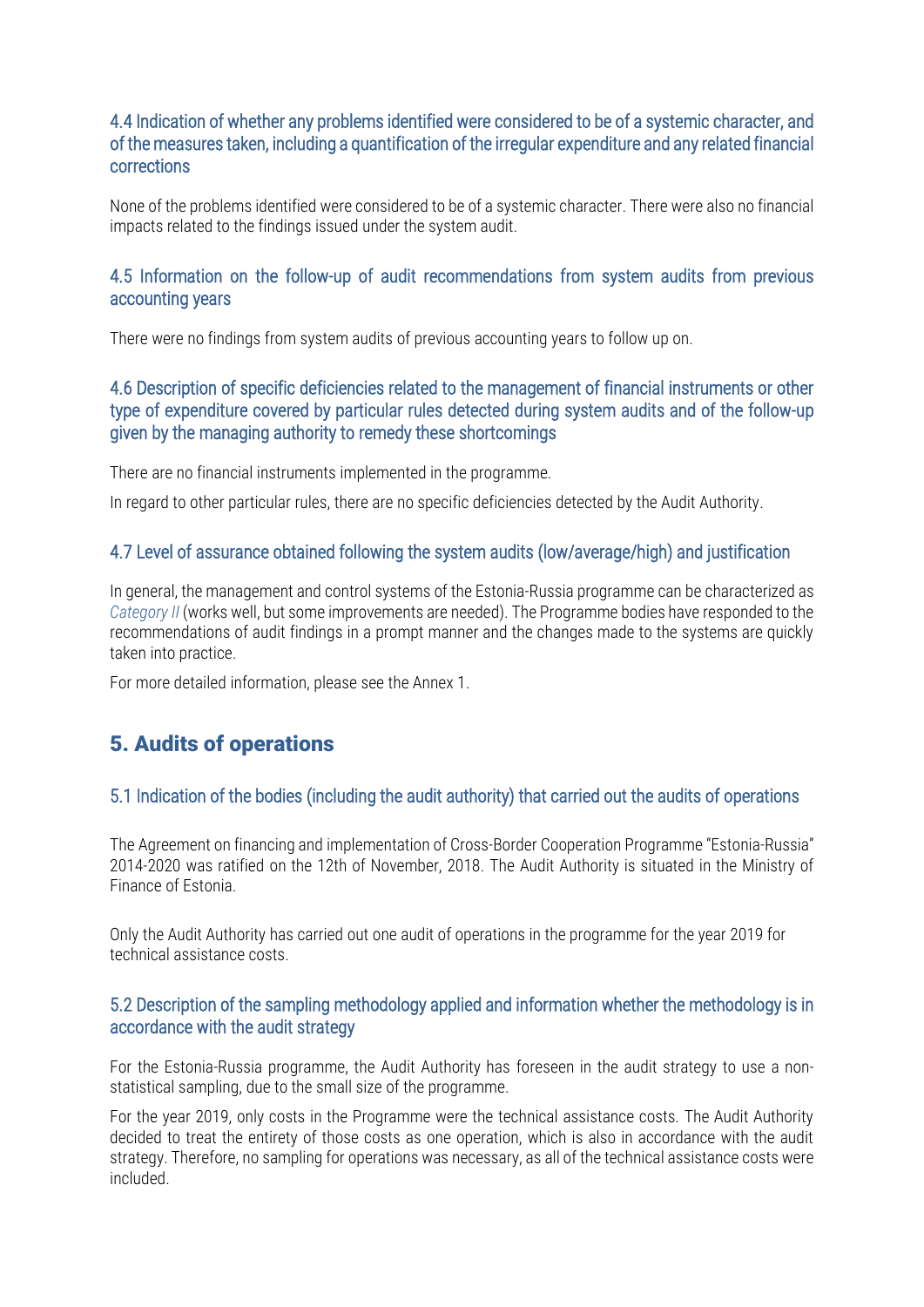However, the Audit Authority used statistical sampling for sub-sampling within the population of cost documents, as the amount of them would otherwise been prohibitively large.

#### 5.3 Indication of the parameters used for statistical sampling and explanation of the underlying calculations and professional judgement applied

Although the Audit Authority did not use statistical sampling for sampling for operations, the statistical sampling (Monetary Unit Sampling) was used to sub-sample within the population of cost documents.

For the statistical sample thus formed, the relevant parameters were as follows:

- Number of items in the population: 1339;
- Number of items selected for testing: 30;
- Confidence level: 70%;
- Materiality level: 2%;
- Sample value  $£174$  656.06 (29.50% of population).

#### 5.4 Reconciliation between the total expenditure declared in euro in respect of the accounting year and the population from which the random sample was drawn

The reconciliation between the expenditure and the population when the sample was drawn was equal to €591 959.83.

#### 5.5 Where there are negative sampling units, confirmation that they have been treated as a separate population

No negative sampling units have been observed.

5.6 In case of the use of non-statistical sampling, indicate the reasons for using the method, the percentage of operations/expenditure covered through audits, the steps taken to ensure randomness of the sample (and thus its representativity) and to ensure a sufficient size of the sample enabling the Audit Authority to draw up a valid audit opinion. A projected error rate is calculated also in case of non-statistical sampling

As outlined in the audit strategy, the Audit Authority of the programme will use non-statistical sampling, since it can be projected that the parameters of the population for any given accounting year will allow for it. The non-statistical method will be simple random sampling, with the added requirement that it must ensure sufficient size of the sample, which is deemed to be at least 10% of the financial amount of the population and at least 5% of the sampling items in the population. From the results of this sample to be audited, a projected error rate will be calculated.

For the year 2019, only costs in the Programme were the technical assistance costs. The Audit Authority decided to treat the entirety of those costs as one operation, which is also in accordance with the audit strategy. Therefore, no sampling for operations was necessary, as all of the technical assistance costs were included.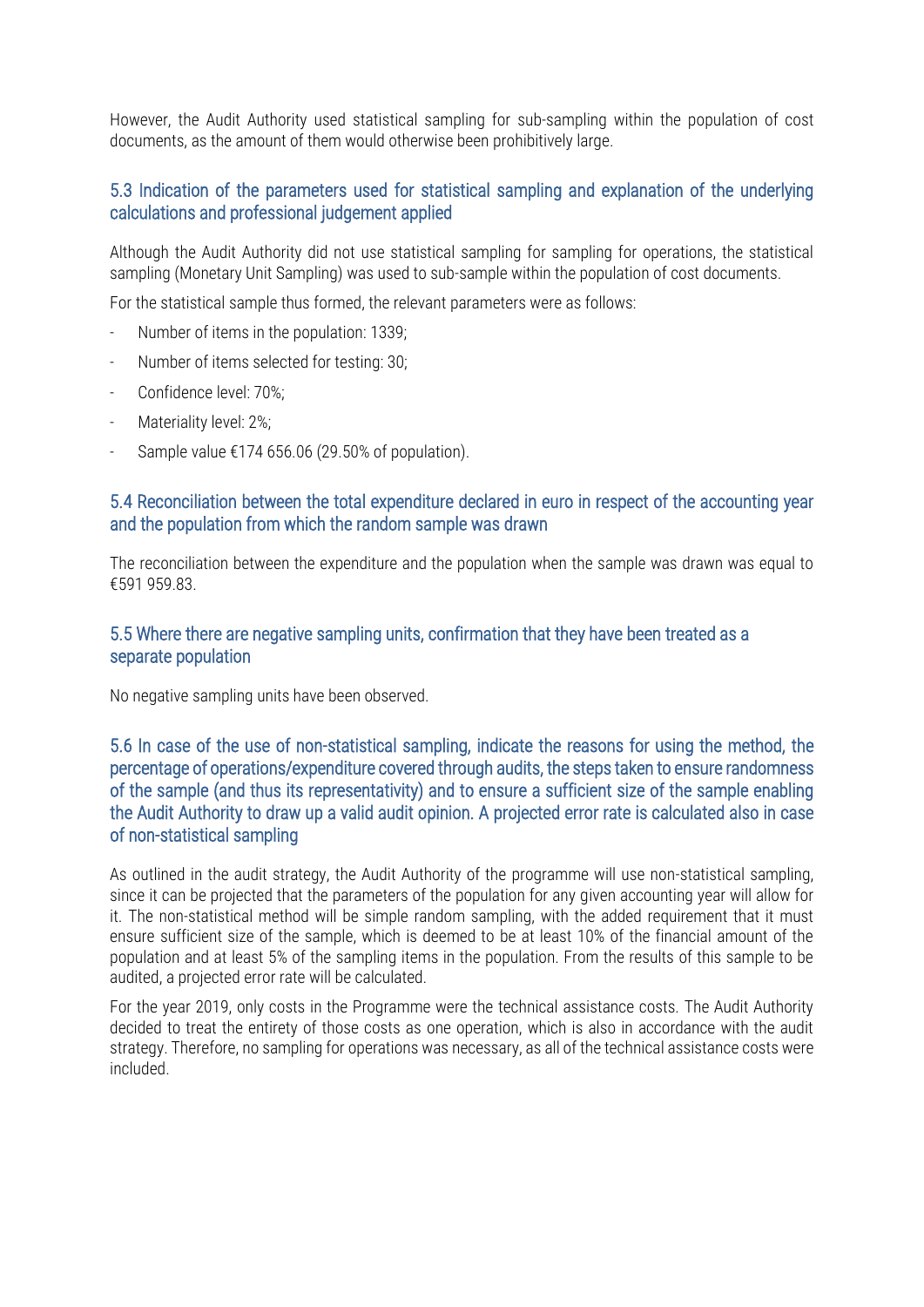5.7 Analysis of the principal results of the audits of operations, describing the number of sample items audited, the respective amount and types of errors by operation, the nature of errors found, the stratum error rate and corresponding main deficiencies or irregularities, the upper limit of the error rate (where applicable), root causes, corrective measures proposed (including those intending to avoid these errors in subsequent payment applications) and the impact on the audit opinion

The sample for the year 2019 included one item to be audited – the technical assistance costs. Based on the audit conducted, no errors were discovered.

The costs of Managing Authority, Joint Technical Secretariat and its Branch Offices in Pskov, Russia and in St. Petersburg, Russia were audited. In the audit sample there were following costs: staff costs, travel and accommodation costs, external expertise and services costs, office and administration costs and costs for equipment. The Audit Authority got assurance that relevant documents are available and costs are necessary for the implementation of the programme activities. All audited costs were eligible.

The Audit Authority costs were also financed (until 01.09.2018) from technical assistance budget and they were in the population, but although they had a chance to be selected, they were not in the final audit sample. As the sample did not include Audit Authority costs, the Audit Authority objectivity and independence in auditing the legality and regularity of costs was assured.

The error rate is in all aspects 0.00%.

5.8 Explanations concerning the financial corrections relating to the accounting year and implemented by the certifying authority/managing authority before submitting the accounts as a result of the audits of operations, including flat rate or extrapolated corrections

There are no financial corrections for the accounting year at hand.

#### 5.9 Comparison of the total error rate and the residual total error rate with the set materiality level, in order to ascertain if the population is materially misstated and the impact on the audit opinion

The total and residual total error rates are both 0.00%.

#### 5.10 Information on the results of the audit of the complementary sample

The option of drawing a complementary sample has not been used by the Audit Authority.

#### 5.11 Details of whether any problems identified were considered to be systemic in nature, and the measures taken, including a quantification of the irregular expenditure and any related financial corrections

No problems of a systemic character have been identified in the year 2019.

#### 5.12 Information on the follow-up of audits of operations carried out in previous years, in particular on deficiencies of systemic nature

There were no findings from audits of operations in the previous accounting years to follow up on.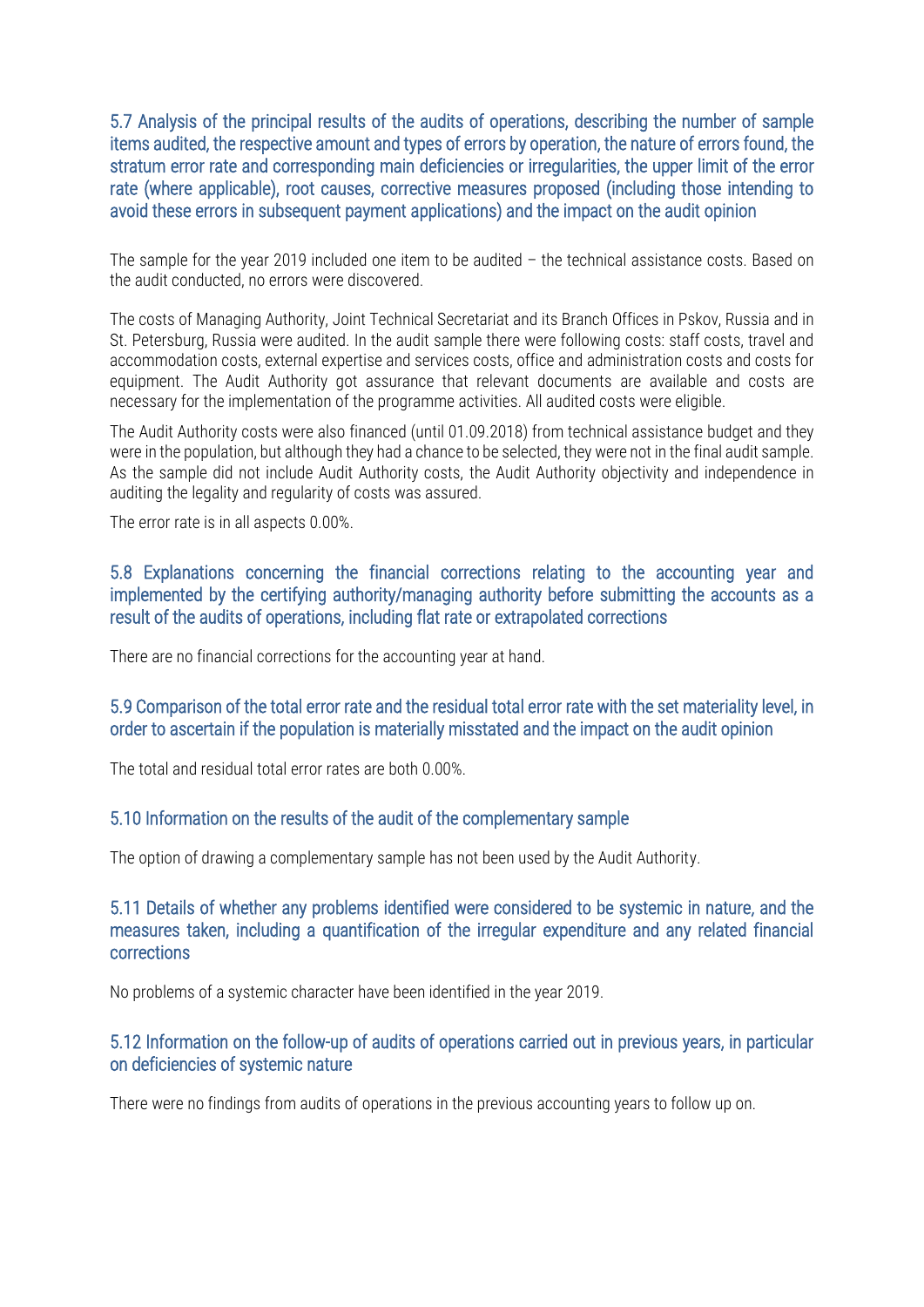#### 5.13 Conclusions drawn from the overall results of the audits of operations with regard to the effectiveness of the management and control system

As the error rate is 0.00% in all aspects, it is reasonable to say that the population is not misstated.

### 6. Audits of accounts

#### 6.1 Indication of the authorities/bodies that have carried out audits of accounts

The Agreement on financing and implementation of Cross-Border Cooperation Programme "Estonia-Russia" 2014-2020 was ratified on the 12th of November, 2018. The Audit Authority is situated in the Ministry of Finance of Estonia.

Only the Audit Authority has carried out the audit of accounts in the programme for the year 2019.

#### 6.2 Description of audit approach used to verify the elements of the accounts

The elements of the accounts were verified.

The information presented by the Managing Authority in the Financial part of the annual report was used as a starting point of information. It was found that the amount of expenditure declared reconciles to all of the previous interim payment applications since the beginning of the Programme.

It was also found, by testing this expenditure via the audit of operations that those sums correspond to expenditure incurred by the beneficiary and paid in implementing operations. The audit trail for the entirety of this expenditure was also verified. No differences were found and no explanations were needed.

There were no amounts withdrawn or recovered. There were no irrecoverable amounts presented and no expenditure has been excluded from the accounts due to the ongoing assessment of its legality and regularity. There were no payments to financial instruments or advances of State Aid.

#### 6.3 Indication of the conclusions drawn from the results of the audits in regard to the completeness, accuracy and veracity of the accounts

It was possible to declare that the accounts as prepared by the Certifying Authority function reconciles to the final payment application for the relevant accounting year. It corresponds to the payments made to beneficiary, there were no the exclusions and deductions, advances to financial instruments or to the state aid to consider.

In conclusion, the Audit Authority saw it consistent with the result of the audit of accounts to issue an unqualified opinion on the accounts for the year 2019.

#### 6.4 Indication of whether any problems identified were considered to be systemic in nature, and the measures taken

No problems of a systemic nature have been identified in the year 2019.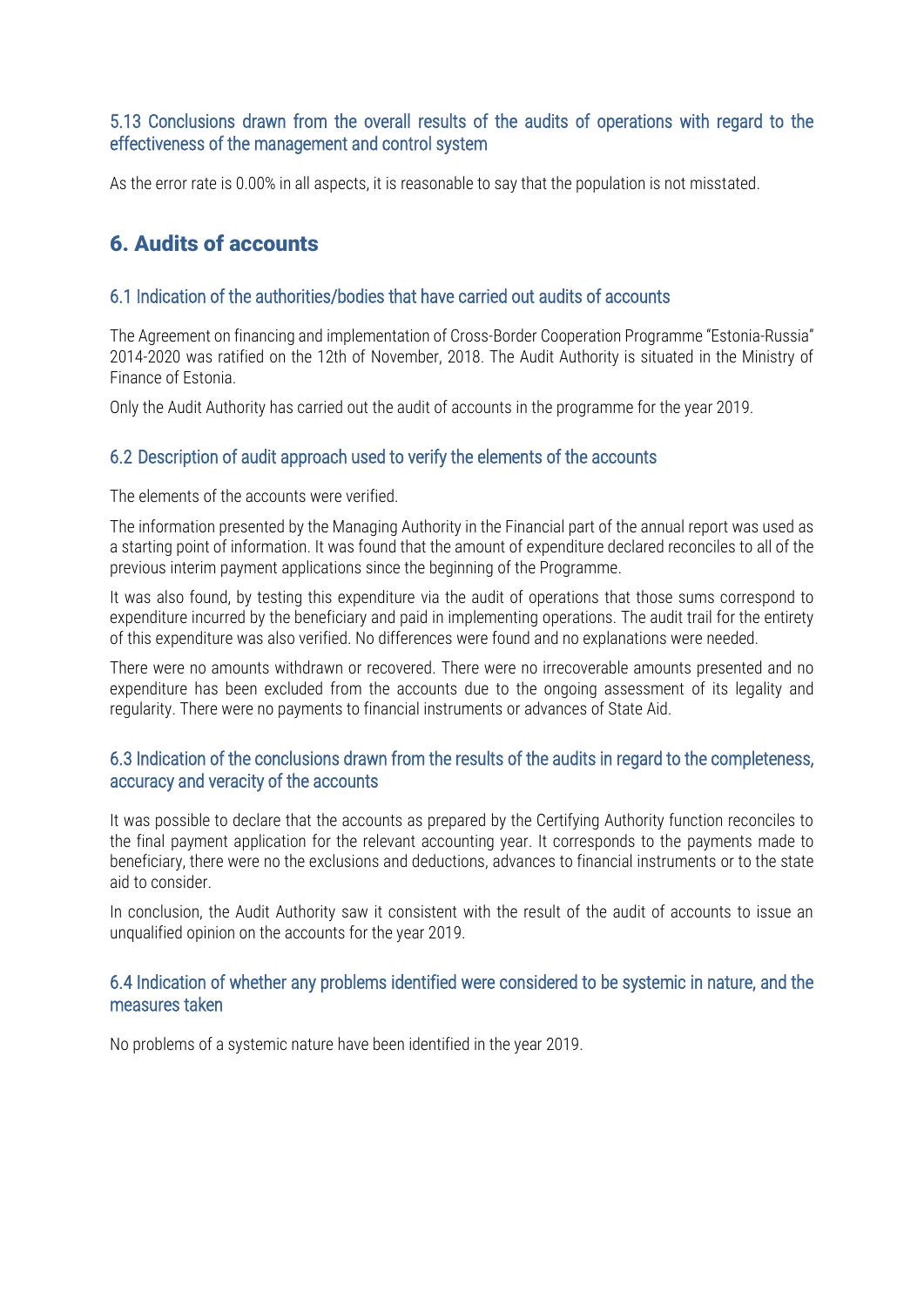### 7. Coordination between audit bodies and supervisory work of the Audit Authority

#### 7.1 Description of the procedure for coordination between the Audit Authority and any audit body that carries out audits

The coordination between the Audit Authority and the Members of the Group of Auditors are set with the rules of procedure of the Group of Auditors.

The annual meeting will take place at least once a year. For the year 2019, the Group of Auditors meeting was planned to be held on 11th of February 2020 in Tallinn. Unfortunately, this meeting was cancelled by the request of the Group of Auditors. New meeting will be held at the first opportunity.

Also, the Audit Authority has cultivated a close co-operation with TESIM.

#### 7.2 Description of the procedure for supervision and quality review applied by the Audit Authority to such audit body

The Audit Authority ensures the quality of the Group of Auditors work (including the work done by the national audit body in Russia) with the following activities:

- **-** The auditors are required to follow internationally accepted auditing standards;
- **-** The Audit Authority provides the auditors with relevant programme documents (audit strategy and audit manual) and know-how in carrying out the audit activities. Additional trainings will be carried out based on the audit manual, if needed;
- **-** There will be regular Group of Auditors meetings (at least once a year).

To ensure the quality of any outsourced audit work, the Audit Authority carries out a quality assessment of audit working papers and reviews the audit report before the final version of it is being sent to the auditee.

The ultimate responsibility of the audit work carried out remains with the auditors carrying out the audit work. The errors found or the disputes arising from the findings of any auditors working for the programme are their ultimate responsibility. The Audit Authority's competence does not extend to the evaluation of the violations of the Member State national legislation.

### 8. Other information

#### 8.1 Where applicable, information on reported fraud and suspicions of fraud detected in the context of the audits performed by the audit authority together with the measures taken

There has been no reported fraud or suspicions of fraud detected for the year 2019.

#### 8.2 Where applicable, subsequent events occurred after the submission of the accounts to the audit authority and before the transmission of the annual control report and considered when establishing the level of assurance and opinion by the audit authority

No subsequent events occurred after the submission of the accounts are there to be considered for the accounting year.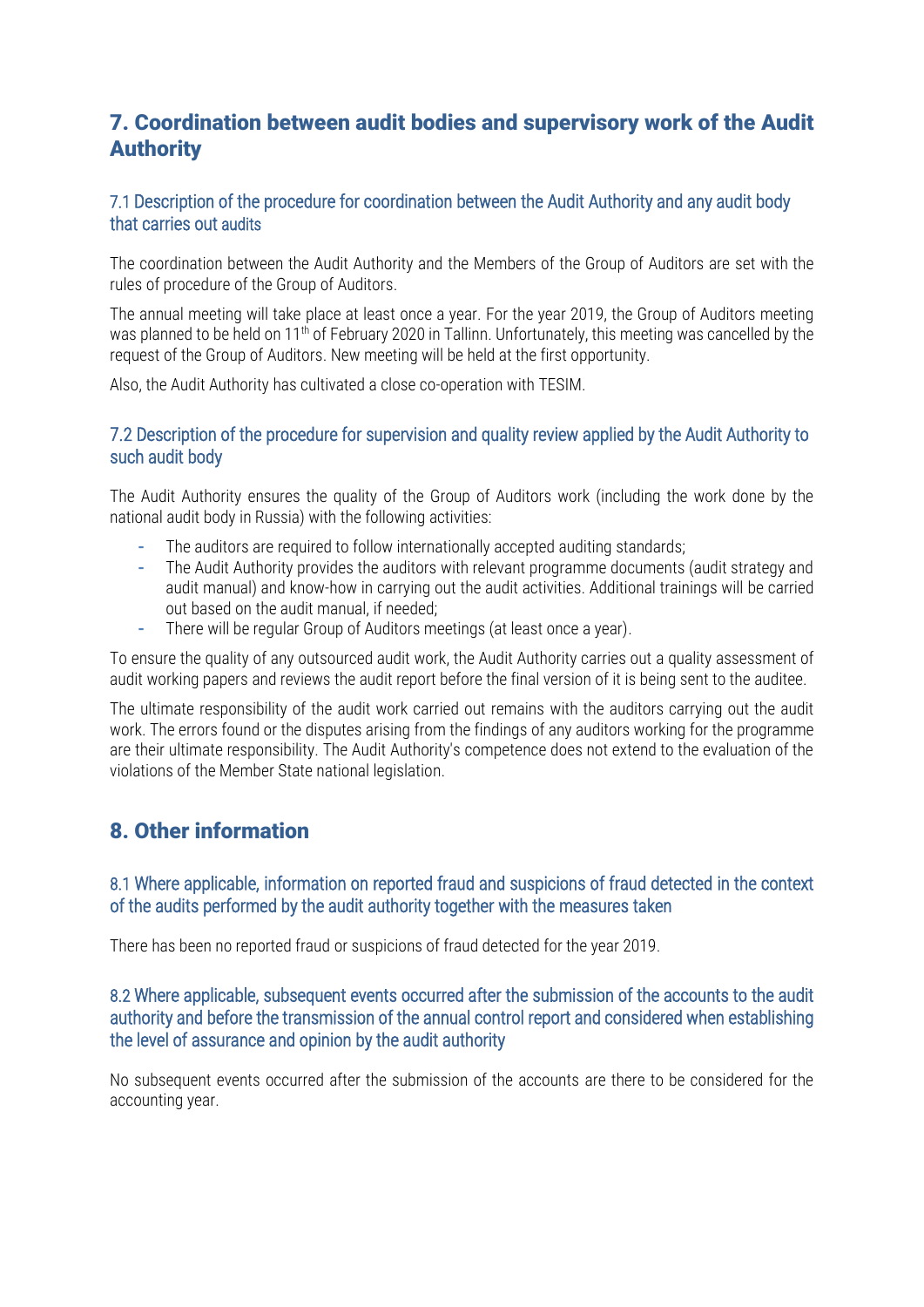### 9. Overall level of assurance

9.1 Indication of the overall level of assurance on the proper functioning of the management and control system, and explanation of how such level was obtained from the combination of the results of the system audits and audits of operations. Where relevant, the audit authority shall take also account of the results of other national or Union audit work carried out in relation to the accounting year

The Audit Authority issues an opinion on the assurance to the management and control systems as a whole, taking into account the results of both the systems audits and the audits of operations.

The assessment of the one system audit is category II.

Based on that, the Audit Authority has decided that the management and control systems warrants an overall assessment of category II as a whole.

The audits of operations revealed a total error rate of 0.00%, which does not exceed the materiality level. The residual total error rate is also 0.00%, or under the materiality level.

So, based on the previously declared information, the Audit Authority issues an unqualified opinion for the year 2019.

#### 9.2 Assessment of any mitigating actions implemented, such as financial corrections and assessment of the need for any additional corrective measures necessary, both from a system and financial perspective

No mitigating actions or any additional corrective measures have been deemed necessary.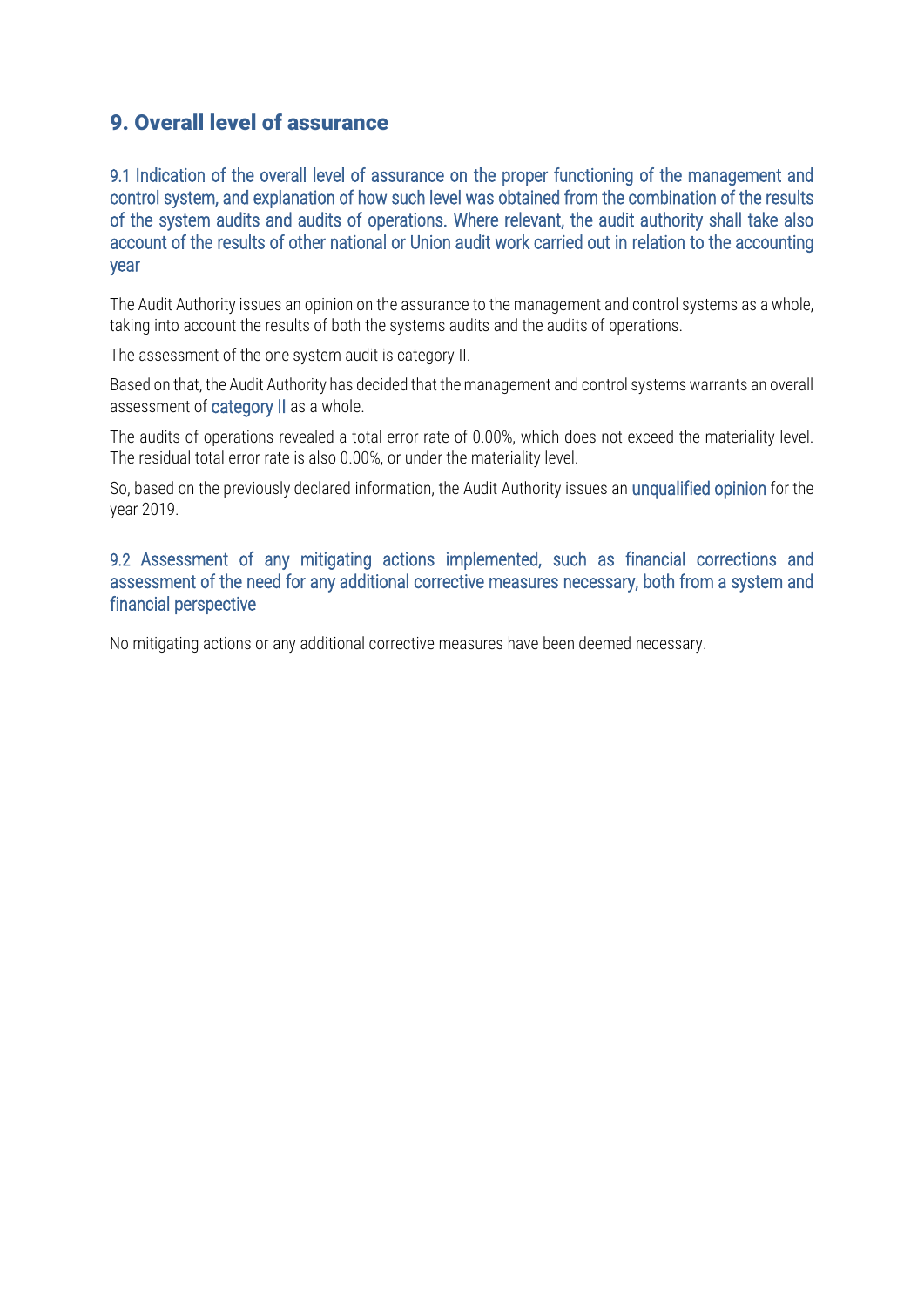# ANNEX 1 – Results of System Audits

| Entity<br>udited<br>⋖ | <b>Tung</b>        | 言<br>ᡕᢐ<br>௨<br>∓<br>৳<br>Ĕ                     | tigat<br>Tagaar<br>final<br>$\overline{5}$<br>$\frac{1}{2}$<br>ဥ္<br>ᡃᡃᡖ<br>Date |     | Cross-Border Cooperation Programme "Estonia-Russia" 2014-2020<br>ssment<br>$2, 3, 4$<br>စ္တ<br>Key requirements:<br>$\overline{\phantom{0}}$ |                 |           |     |     |           |                 |           |               |                      |               |             |                              | <b>Comments</b>                |
|-----------------------|--------------------|-------------------------------------------------|----------------------------------------------------------------------------------|-----|----------------------------------------------------------------------------------------------------------------------------------------------|-----------------|-----------|-----|-----|-----------|-----------------|-----------|---------------|----------------------|---------------|-------------|------------------------------|--------------------------------|
|                       |                    |                                                 |                                                                                  | ΚRΊ | KR2                                                                                                                                          | KR <sub>3</sub> | <b>R4</b> | KR5 | KR6 | <b>ZB</b> | KR <sub>8</sub> | <b>RP</b> | $\circ$<br>ξă | $\overline{ }$<br>ξŘ | $\sim$<br>KRT | <b>KR13</b> | ä<br>ξ<br>Overall<br>(catego |                                |
| MA                    | Estonia-<br>Russia | Audit of appropriate<br>selection of operations | 11/12/2019                                                                       |     |                                                                                                                                              |                 |           |     |     |           |                 |           |               |                      |               |             | $\parallel$                  | Audit Report<br>No JKS-24/2019 |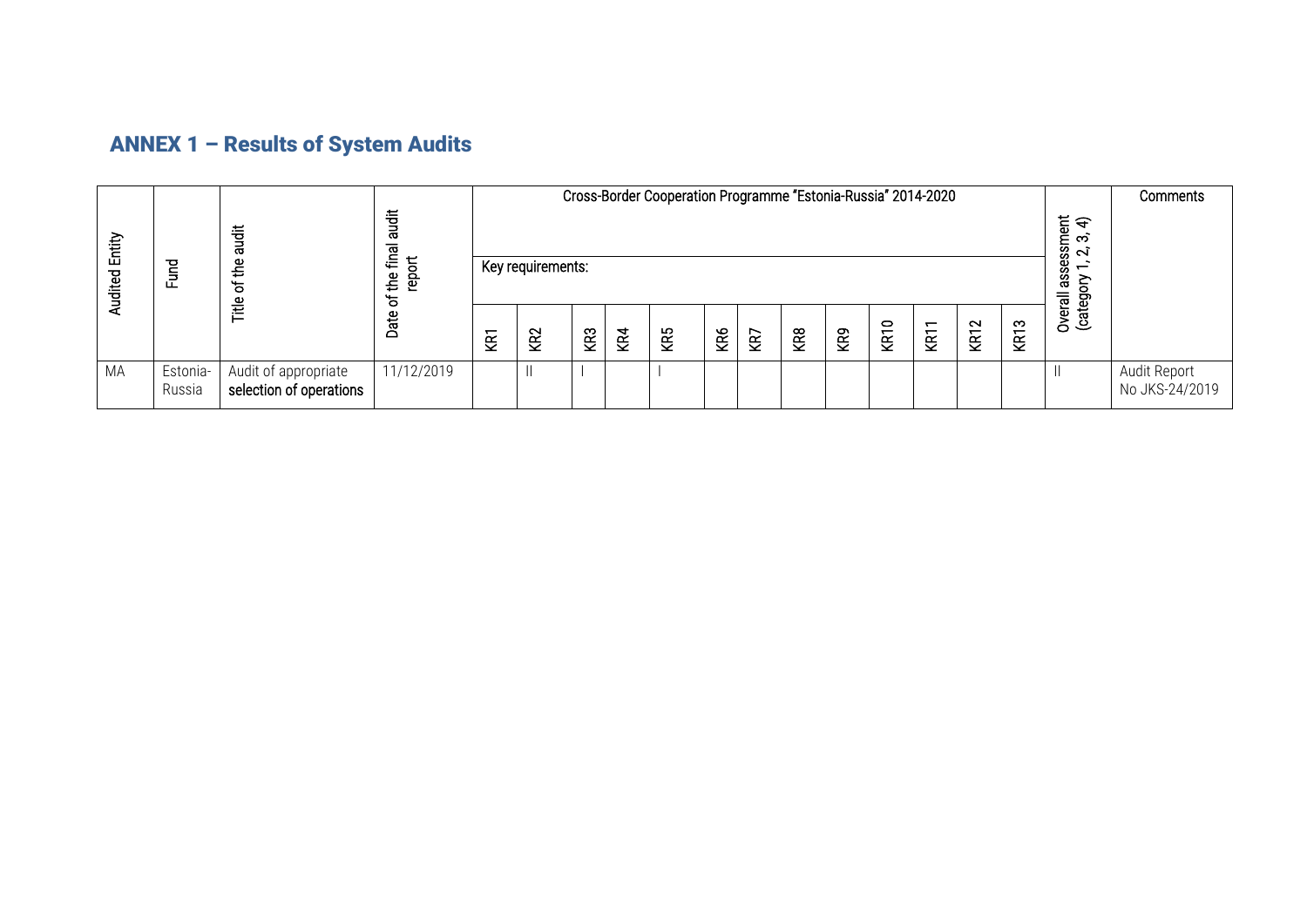# ANNEX 2 – Significant findings of System Audits

| Finding                                                                                                                                                                                                                                                                                                                                                    | Finding<br>accepted<br>by<br>the auditee | Recommendation carried out by<br>the auditee                                                             | Result accepted by<br>the auditors                   |
|------------------------------------------------------------------------------------------------------------------------------------------------------------------------------------------------------------------------------------------------------------------------------------------------------------------------------------------------------------|------------------------------------------|----------------------------------------------------------------------------------------------------------|------------------------------------------------------|
| Audit of appropriate selection of operations                                                                                                                                                                                                                                                                                                               |                                          |                                                                                                          |                                                      |
| Finding No 1.1 - The assessment of project application summary form does not take into account the<br>cross cutting issues; whether the beneficiary has the administrative, financial and operational capacity<br>to fulfil the conditions regarding the provision of funding; and activity outside the programme area, as<br>clear criteria (Significant) | Yes                                      | Yes.<br>The Programme has opted to not<br>use the summary form for<br>following calls                    | Yes                                                  |
| Finding No 1.2 - The process of providing information in the project application summary form is not<br>significantly different from providing information in the project full application form, which lessens the<br>effectiveness of having a two-part application process (Significant)                                                                 | Yes                                      | Yes<br>The Programme has opted to not<br>use the two-part application<br>process for following calls     | Yes                                                  |
| Finding No 1.3 - The project full application form does not clearly check whether the beneficiary has the<br>administrative, financial and operational capacity to fulfil the conditions regarding the provision of<br>funding (Significant)                                                                                                               | Yes                                      | Yes<br>Relevant control questions will be<br>included in the memo for<br>assessors in the following call | Yes<br>The memo will be<br>checked when<br>finalized |
| Finding No 1.4 - The project full application form does not clearly check for the activity outside the<br>programme area (Significant)                                                                                                                                                                                                                     | Yes                                      | Yes<br>Relevant control questions will be<br>included in the memo for<br>assessors in the following call | Yes<br>The memo will be<br>checked when<br>finalized |